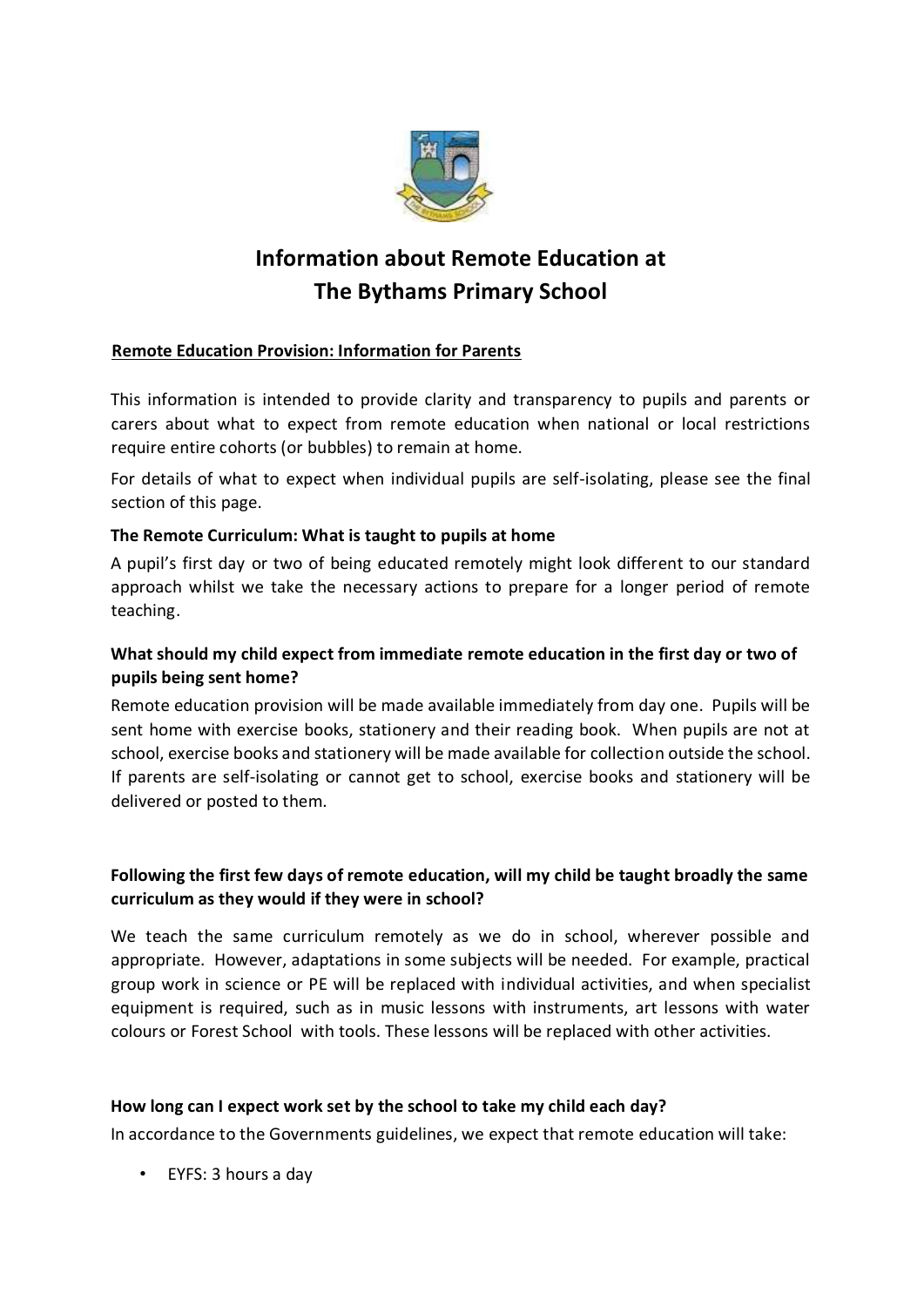• Key Stage 1 (Years 1 & 2): a minimum of 3 hours a day on average

Key Stage 2 (Years 3 to 6) a minimum of 4 hours a day on average

#### **How will my child access any online remote education you are providing?**

The online digital platforms that we use at the Bythams is Google Classroom. Each child has been given their own username and password so that they can access this online platform.

## **If my child does not have digital or online access at Home, how will you support them to access remote education?**

We recognise that some pupils may not have suitable online access at home. If you experience problems with access to our remote education, do not hesitate to contact the Headteacher, Mrs Martin, on 01780 410275 or email head@bythams.lincs.sch.uk.

We take the following approaches to support those pupils to access remote education:

- We have a limited number of laptops or iPads which we can loan to parents for their child's use.
- We can also help with enabling an internet connection (for example, routers, dongles or access to extra data allowances).
- As a last resort, printed materials can be provided, if you do not have online access, with pupils submitting work to their teachers by delivering it to the school office.

#### **How will my child be taught remotely?**

We use a combination of the following approaches to teach pupils remotely:

- Live online sessions with their class teacher at the start of each day
- Years 5 & 6- Live online sessions at the end of each day
- Recorded lessons by class teacher
- Links to recorded lessons, for example Oak Academy; White Rose Maths; Read, Write Inc phonics.
- Mathletics and Spelling Shed (Key Stage 2)
- Reading books and scanned books
- Independent activities with PowerPoints and/or website supporting specific subjects, for example BBC Bitesize
- Live teaching (online lessons)

## **What are your expectations for my child's engagement and the support that we as parents and carers should provide at home?**

We expect pupils to complete all work set by their teacher each day. If your child is struggling to complete all of the work, then please contact the class teacher as soon as possible. The class teacher will provide assistance and where necessary prioritise the activities.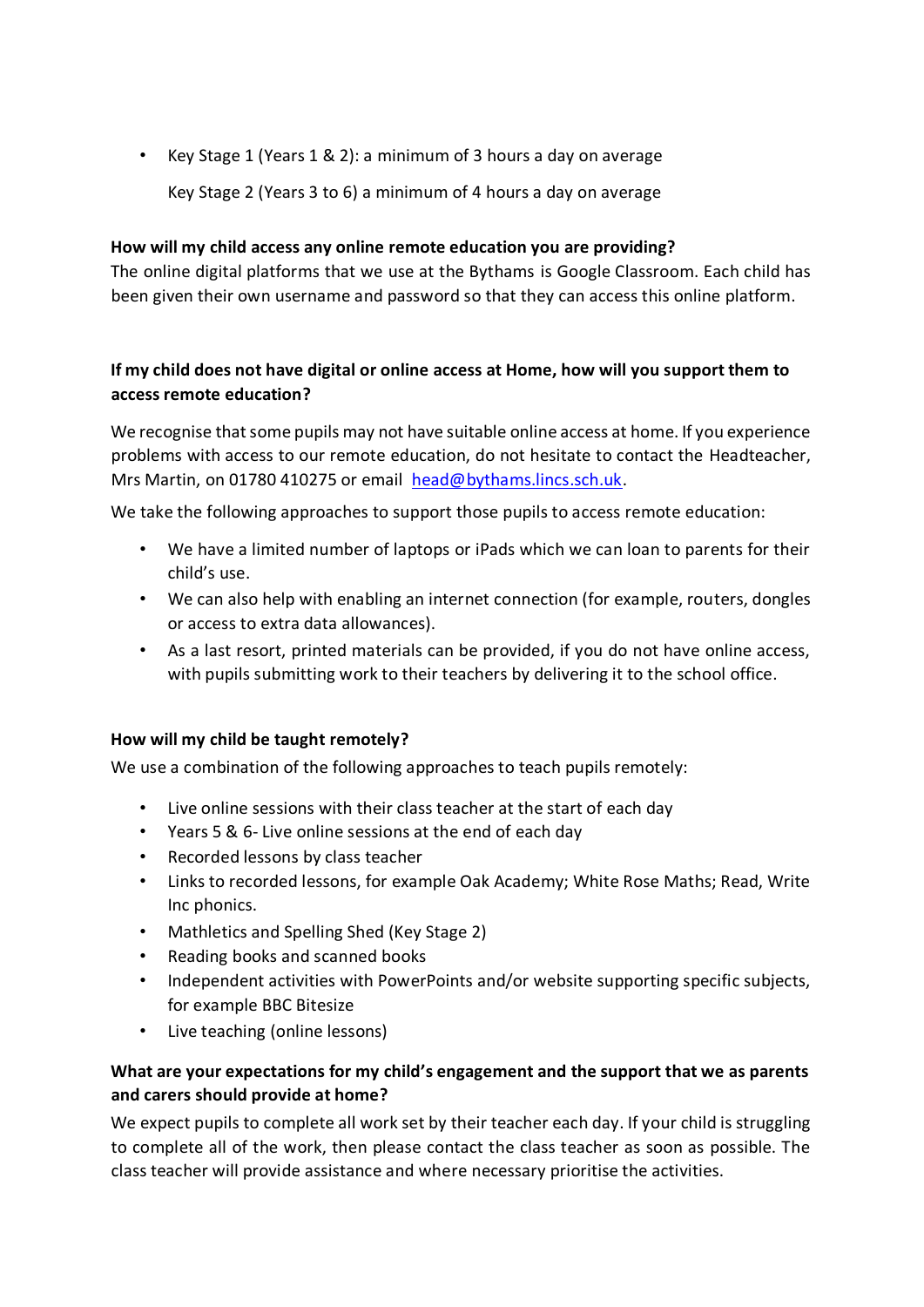In accordance to the Bythams Remote Learning Protocol, which can be found on the school website, we expect children to:

choose a quiet space to work, preferably at a desk or table, free from distractions

- still do your own work. Parents/helpers can support but not do the work for their child
- keep healthy habits and take breaks away from devices at points throughout the day.

When on their Google Meet session with their teacher or teaching assistant, your child should be dressed in their clothes not their pyjamas and participate actively.

We recognise that each household will have different challenges in supporting remote learning and we are here in school to support you in any way we can.

You can support your child in their learning by:

- Ensuring that your child fully engages and accesses the learning daily.
- Ensuring your child is present at any live online sessions
- Acting in a respectful way during the live online lessons
- Talking to your child about their work
- Communicating with your child's class teacher if problems arise so that we can work together.

#### **How will you check whether my child is engaging with their work and how will I be informed if there are concerns?**

Class teachers will check on pupils' engagement with remote education every day. They will monitor children present in registration and use the Google Classroom learning platform to check on activities being completed.

If the engagement of any pupil is a concern, we will inform parents and carers with a phone call to encourage engagement and address any potential barriers.

We will escalate actions as necessary to achieve sufficient pupil engagement in education to prevent them from falling behind their peers. Non-engagement is not only damaging to a child's wellbeing, but it also widens the gap of attainment, damaging a child's future chances in life. Furthermore, it will also make it increasingly difficult for the school to bridge this gap in the coming weeks, months and years ahead.

#### **How will you assess my child's work and progress?**

Feedback can take many forms and may not mean extensive written comments for individual children. For example, amongst other methods, whole-class feedback or quizzes marked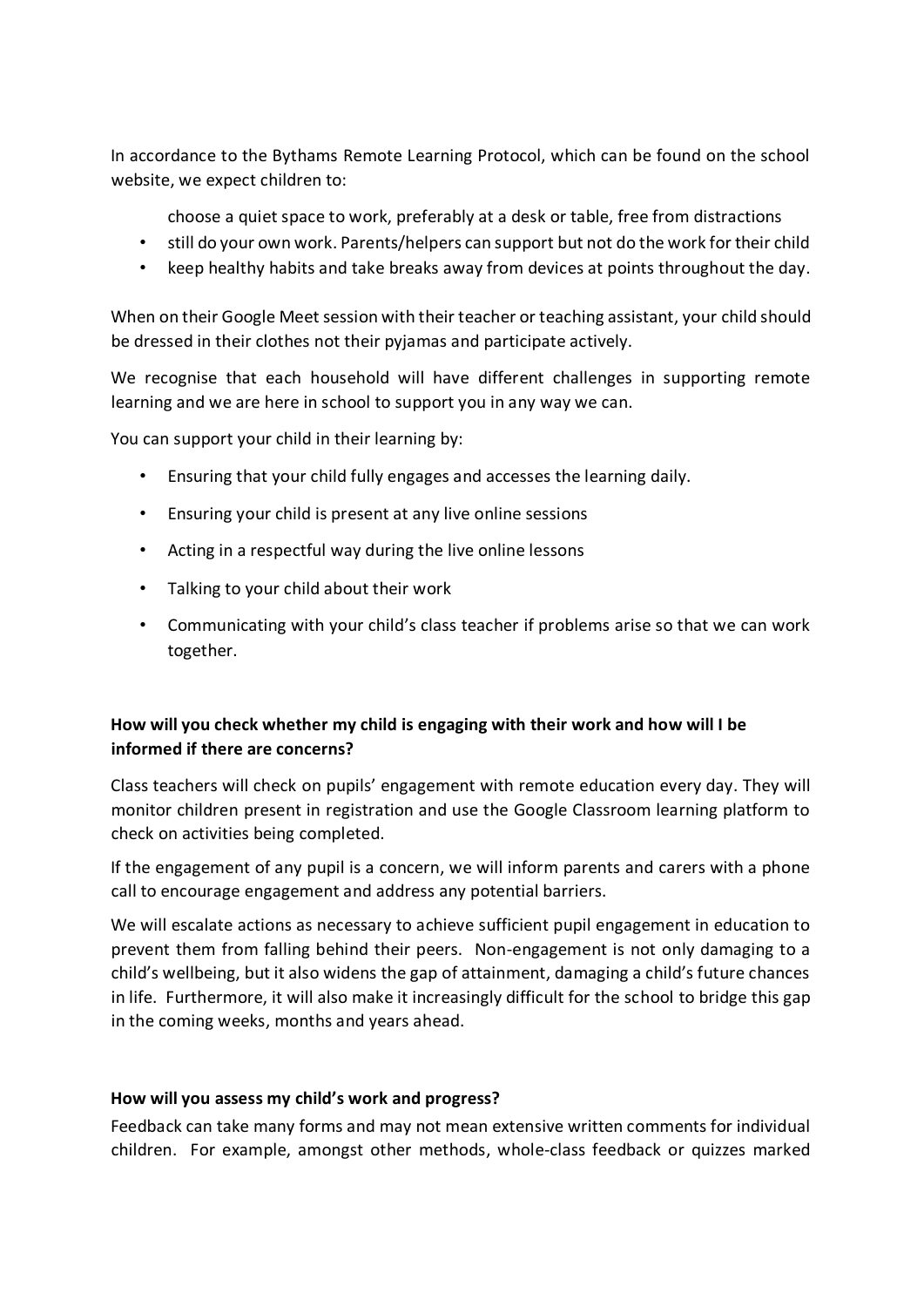automatically via digital platforms are also valid and effective. Our approach to feeding back on pupil work is as follows:

On a daily basis, class teachers, supported by teaching assistants, will assess and feedback on pupils' work via the Google Classroom learning platform. This will include:

Giving a written comment

- Providing a score or a quiz
- Calling or arranging a Google Meet with individual children
- Marking work as they would do in school

In addition, Google Classroom is used to provide live feedback to groups of pupils, for example in providing extra explanation in registration time or giving support to a group of pupils with their maths work or with phonics or early reading skill acquisition in Key Stage 1 and EYFS.

## **How will you work with me to help my child who needs additional support from adults at home to access remote education?**

We recognise that some pupils, for example, those with special educational needs (SEN), may not be able to access remote education without support from adults at home. We acknowledge the difficulties this may place on families, and we will work with parents and carers to support those pupils in the following ways:

- We work with families to deliver remote education for pupils with SEN using their IEP. This is managed by your child's class teacher and maybe supported by a teaching assistant, depending upon the needs of your child. They will adapt activities, differentiating appropriately to meet the needs of your child.
- The coordination and leadership of SEN is provided by Mrs Martin and she can be contacted for additional advice or support via senco@bythams.lincs.sch.uk.
- Pupils in receipt of an Education Health Care Plan (EHCP) are classified as vulnerable and have priority in accessing education at school. If your EHCP child is accessing remote education instead, then additional support will be provided to them whilst at home, for example with additional live sessions to ensure engagement.

#### **Remote education for self-isolating pupils**

When individual pupils need to self-isolate but the majority of their peer group remains in school, remote education will likely differ from the approach for whole groups. This is due to the challenges of teaching pupils both at home and in school.

# **If my child is not in school because they are self-isolating, how will their remote education differ from the approaches described above?**